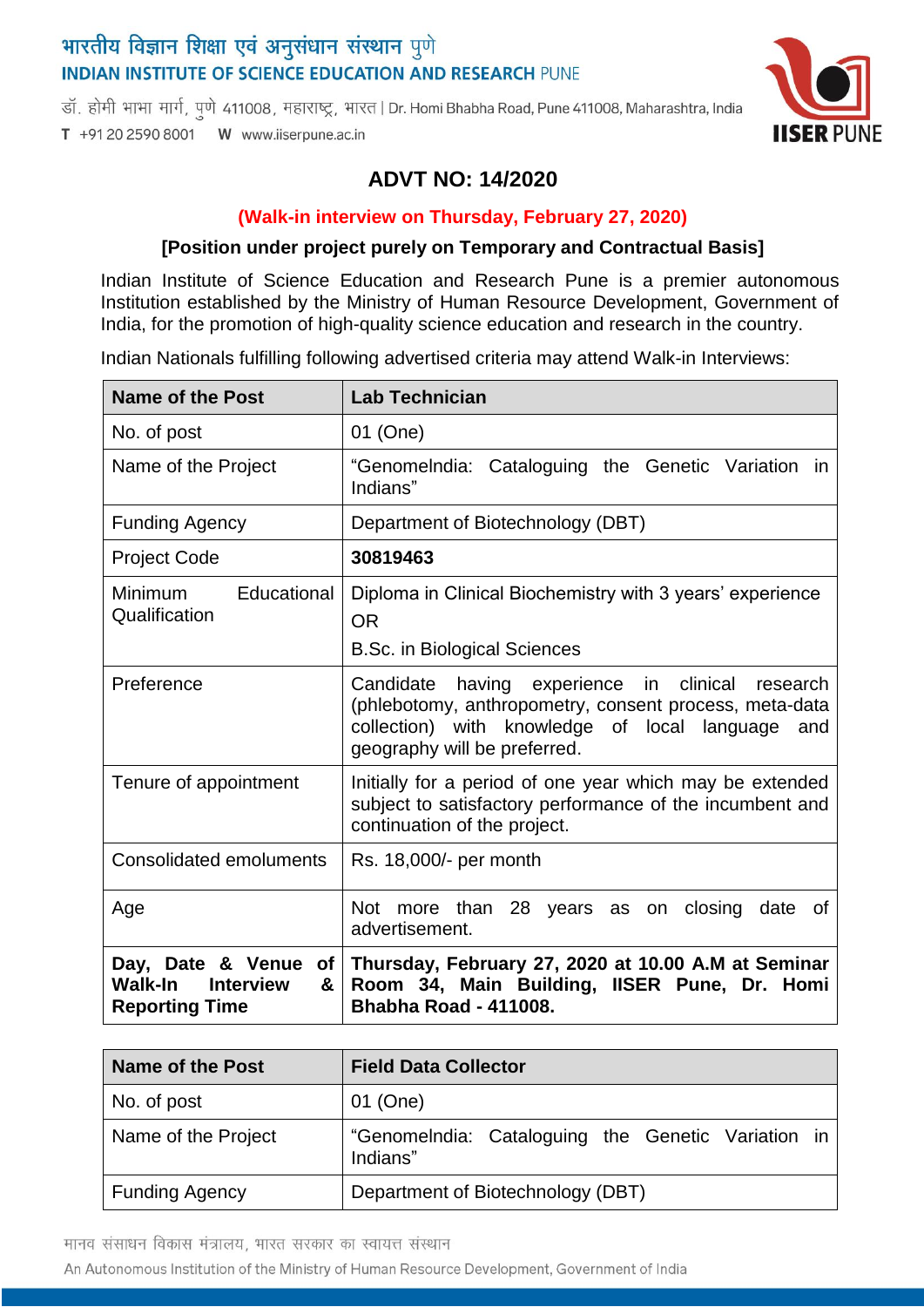| <b>Project Code</b>                                                            | 30819463                                                                                                                                                                                      |
|--------------------------------------------------------------------------------|-----------------------------------------------------------------------------------------------------------------------------------------------------------------------------------------------|
| <b>Minimum</b><br>Qualification                                                | Educational   B.Sc. in Biological Sciences                                                                                                                                                    |
| Preference                                                                     | Candidate having experience in clinical research (meta-<br>data collection, blood fractionation, DNA isolation and<br>QC) with knowledge of local language and geography will<br>be preferred |
| Tenure of appointment                                                          | Initially for a period of one year which may be extended<br>subject to satisfactory performance of the incumbent and<br>continuation of the project.                                          |
| <b>Consolidated emoluments</b>                                                 | Rs. 18,000/- per month                                                                                                                                                                        |
| Age                                                                            | Not more than 28 years as on closing<br>date of<br>advertisement.                                                                                                                             |
| Day, Date & Venue<br>Walk-In<br><b>Interview</b><br>&<br><b>Reporting Time</b> | of   Thursday, February 27, 2020 at 10.00 A.M at Seminar<br>Room 34, Main Building, IISER Pune, Dr. Homi<br><b>Bhabha Road - 411008.</b>                                                      |

### **Note: Candidates will not be allowed to enter the venue after the Reporting Time.**

#### **HOW TO APPLY:**

At the time of interview, applicants need to bring duly filled prescribed application form (available below advertisement link), self-attested photocopies of certificates in support of educational qualification, experience, date of birth and in support of information submitted in the application form and one recent passport size colour photograph.

### **The applicant must also bring all the original certificates at the time of interview for the purpose of verification.**

## **General Information / details about the posts**

- 1. Appointment is purely temporary and will terminate automatically without any notice or compensation on termination of the project.
- 2. The appointed person shall have no claim of appointment / absorption in Funding Agency or in IISER Pune.
- 3. Appointment of the applicant will be governed by the terms and conditions of the funding agency particularly applicable to the said project
- 4. The qualification prescribed should have been obtained from recognized Universities / **Institutions**
- 5. The prescribed educational qualifications and / or experience are the bare minimum and mere possession of same does not entitle candidates to be considered at each stage of the selection process. Where number of candidates appearing for walk-in interview is large, it will not be convenient or possible to interview all eligible candidates. Based on the recommendations of the Screening Committee, the Project Investigator may restrict the number of candidates to be considered for the interview to a reasonable limit after taking into consideration qualifications and experience over and above the minimum prescribed in the advertisement. Therefore, it will be in the interest of the candidates, to mention all the qualifications and experience in the application.